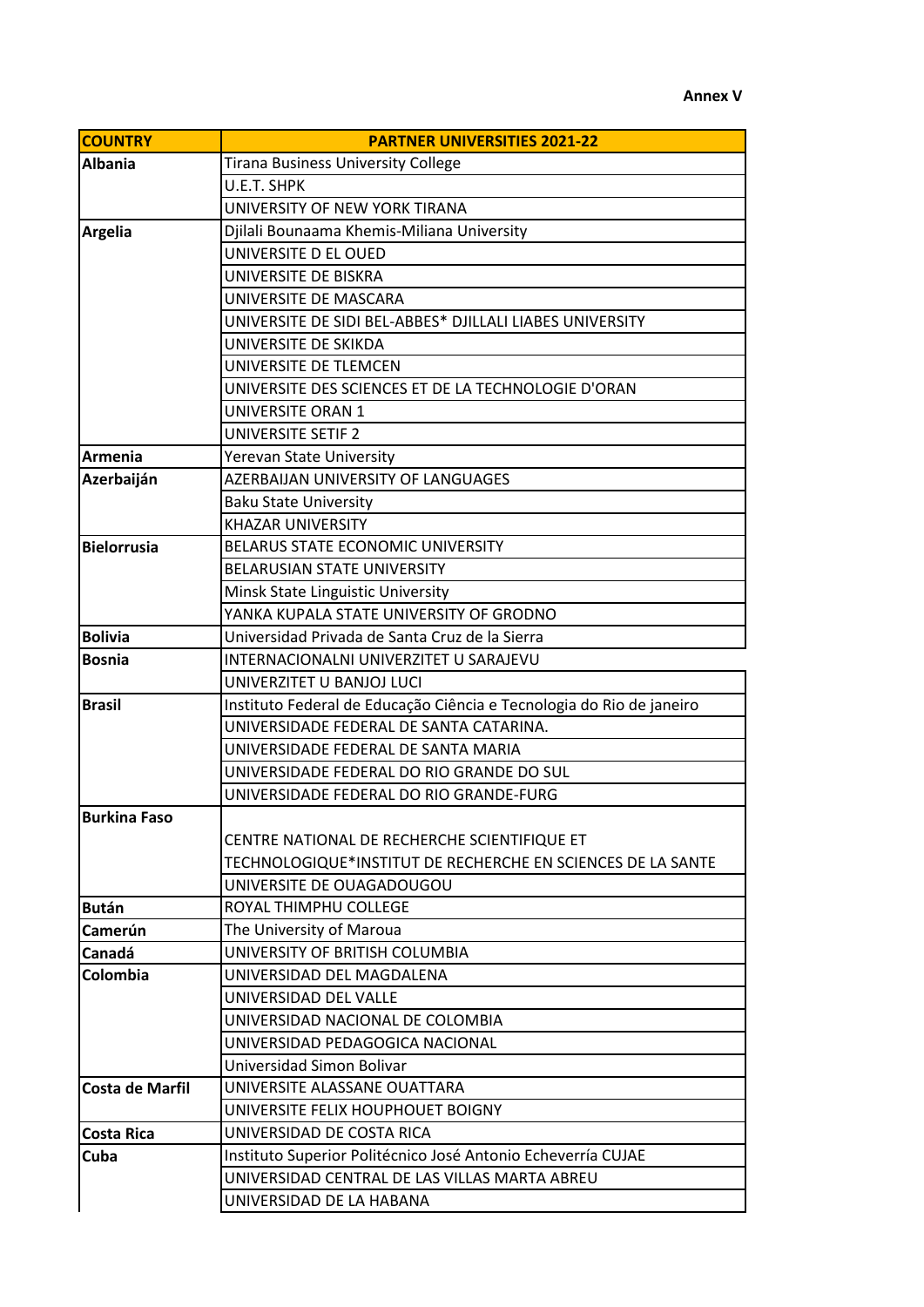|                  | Universidad de Pinar del Río "Hermanos Saíz Montes de Oca"    |
|------------------|---------------------------------------------------------------|
| <b>Egipto</b>    | <b>ALEXANDRIA UNIVERSITY</b>                                  |
|                  | <b>CAIRO UNIVERSITY</b>                                       |
| Gabón            | Ecole Normale Superieure                                      |
|                  | Instituto cultural Hispano Lusófono                           |
| Georgia          | <b>ILIA STATE UNIVERSITY</b>                                  |
|                  | <b>IVANE JAVAKHISHVILI TBILISI STATE UNIVERSITY</b>           |
|                  | LEPL TEACHING UNIVERSITY-BATUMI STATE MARITIME ACADEMY        |
|                  | SULKHAN-SABA ORBELIANI TEACHING UNIVERSITY LLC                |
| Guatemala        | <b>USAC2014</b>                                               |
| <b>Honduras</b>  | UNIVERSIDAD NACIONAL AUTONOMA DE HONDURAS                     |
| Japón            | Kagawa University                                             |
| Jordania         | <b>GERMAN JORDANIAN UNIVERSITY</b>                            |
|                  | <b>MIDDLE EAST UNIVERSITY</b>                                 |
|                  | <b>MUTAH UNIVERSITY LTD</b>                                   |
|                  | UNIVERSITY OF JORDAN                                          |
|                  | YARMOUK UNIVERSITY                                            |
| Kazajistán       | ABYLAI KHAN KAZAKH ATYNDAGY HALYKARAIYK KARYNASTAR ZHANE      |
|                  | ALEM TILDERIUNIVERSITESY                                      |
|                  | AL-FARABI KAZAKH NATIONAL UNIVERSITY                          |
|                  | D.SERIKBAYEV EAST KAZAKHSTAN STATETECHNICAL UNIVERSITY        |
|                  | L.N. Gumilyov Eurasian National University                    |
|                  | M AUEZOV SOUTH KAZAKHSTAN STATE UNIVERSITY                    |
|                  | Zhetysu state University named after I.Zhansugurov            |
| Kirguistán       | <b>OSH STATE UNIVERSITY</b>                                   |
| Líbano           | UNIVERSITE DE SAINT ESPRIT-KASLIK AUTORITE RELIGIEUSE         |
| <b>Marruecos</b> | UNIVERSITE ABDELMALEK ESSAADI                                 |
|                  | UNIVERSITE CADI AYYAD                                         |
|                  | UNIVERSITE CHOUAIB DOUKKALI                                   |
|                  | UNIVERSITE HASSAN 1ER SETTAT                                  |
|                  | UNIVERSITE HASSAN II DE CASABLANCA                            |
|                  | UNIVERSITE MOHAMMED V DE RABAT                                |
|                  | UNIVERSITE MOHAMMED V DE RABAT                                |
| <b>México</b>    | CENTRO DE INVESTIGACION CIENTIFICA Y DE EDUCACION SUPERIOR DE |
|                  | ENSENADA, BAJA CALIFORNIA                                     |
|                  |                                                               |
|                  | INSTITUTO TECNOLOGICO Y DE ESTUDIOS SUPERIORES DE MONTERREY   |
|                  | UNIVERSIDAD AUTONOMA DE COAHUILA                              |
|                  | UNIVERSIDAD AUTONOMA DEL ESTADO DE BAJA CALIFORNIA            |
|                  | UNIVERSIDAD NACIONAL AUTONOMA DE MEXICO                       |
| <b>Moldavia</b>  | UNIVERSITATEA DE STAT DIN MOLDOVA                             |
|                  | UNIVERSITATEA LIBERA INTERNATIONALADIN MOLDOVA INSTITUTIE DE  |
|                  | <b>INVATAMINT SUPERIOR PRIVATA</b>                            |
| Montenegro       | JAVNA USTANOVA UNIVERZITET CRNE GORE PODGORICA                |
|                  | UNIVERZITET ADRIATIK BAR                                      |
|                  | UNIVERZITET DONJA GORICA PODGORICA                            |
|                  | UNIVERZITET MEDITERAN PODGORICA PRIVATNA USTANOVA             |
| <b>Namibia</b>   | NAMIBIA UNIVERSITY OF SCIENCE AND TECHNOLOGY                  |
| Palestina        | PALESTINE POLYTECHNIC UNIVERSITY                              |
| Perú             | Universidad San Ignacio de Loyola S.A.                        |